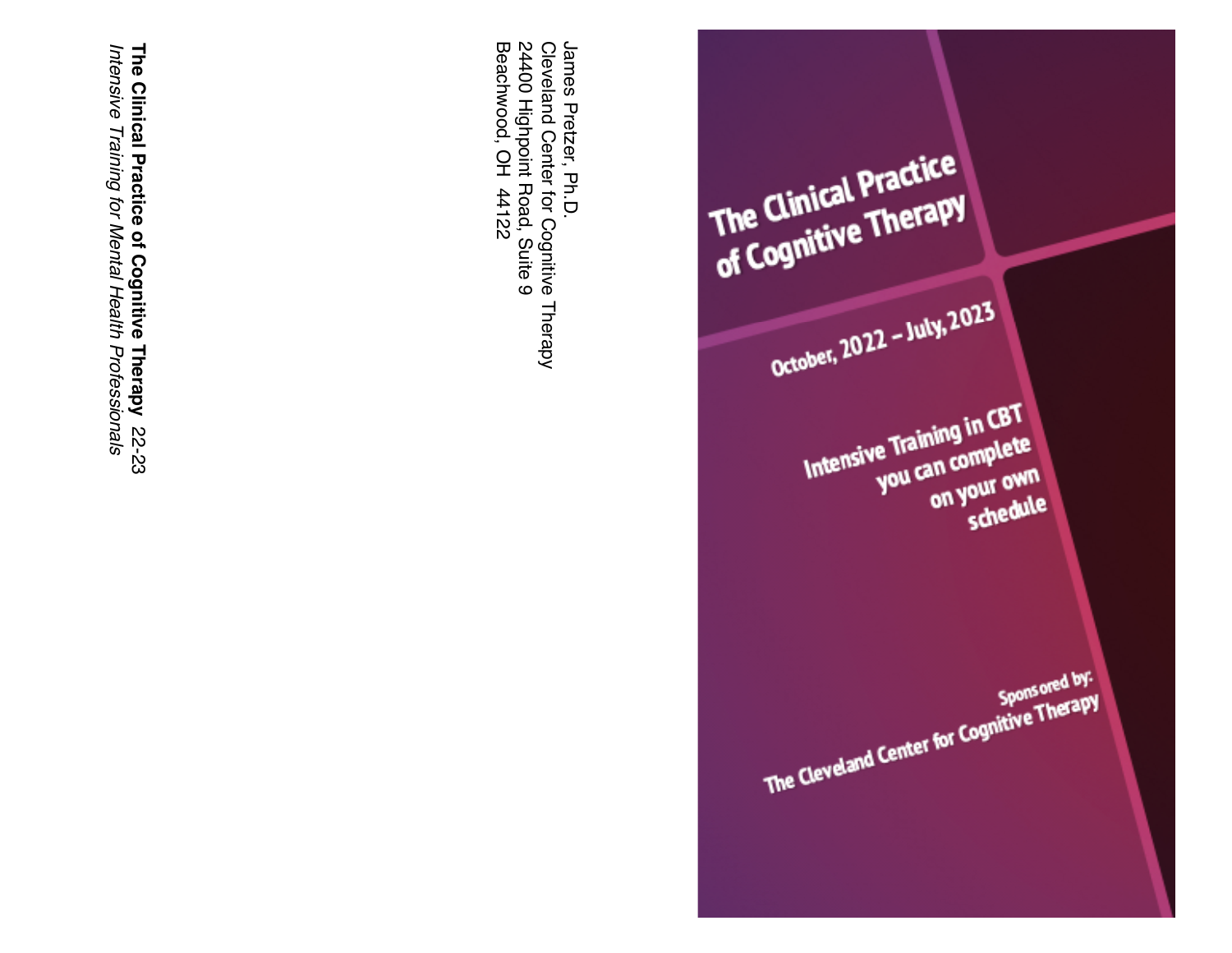### **The Challenge of Psychotherapy in the Real World**

Busy therapists face many demands these days. Clients want (and deserve) effective treatment for complex problems. Insurance companies ask us to provide shortterm treatment and to demonstrate "medical necessity." Agencies want us to maintain a hefty caseload with high levels of client satisfaction. In addition, we're expected to be knowledgeable about evidence-based treatment. Many therapists cope with these challenges by updating their skills and obtaining advanced clinical training, but they need training that is flexible and focused on clinical practice.

Cognitive Therapy is an evidence-based, cognitive-behavioral approach to therapy that is effective with a wide range of problems. The cognitive perspective provides a conceptual framework that makes therapy with complex clients less confusing and frustrating. In addition, cognitive and behavioral techniques provide powerful tools for alleviating current distress and for accomplishing lasting changes.

#### **Intensive Training for Psychotherapists**

**The** *Clinical Practice of Cognitive Therapy* is an intensive online training program that consists of a series of seminars held one day a month for ten months. The seminars provide hands-on training in the application of Cognitive Therapy in clinical practice. They combine lectures and readings with video, demonstrations, case consultation, and practice in the use of cognitive-behavioral techniques. The program is designed for practicing mental health professionals (psychiatrists, psychologists, social workers, counselors, psychiatric nurses, etc.) who can apply the material with their own clients.

This program provides a great opportunity for mental health professionals:

- Hands-on training in CBT with the broad range of problems you encounter in clinical practice.
- Practical interventions that you can apply right away.
- Lively, engaging faculty who combine the latest research findings with years of clinical experience.
- Presentations and readings combined with video, demonstrations, case consultation, practice, and links to online resources.
- The ability to earn CE credit and qualify for certification in CBT.
- $\cdot$  A flexible schedule complete the program on your own timetable

#### **Prerequisites**

Participants must have completed training and supervised experience in the basics of counseling or psychotherapy before registering for this program.

### **Textbooks**

This program uses three required textbooks, *The Clinical Practice of Cognitive Therapy (2nd edition)*, *Mind Over Mood: Change How You Feel by Changing How You Think (2nd edition)*, and *Clinician's Guide to Mind Over Mood (2nd edition)*. The purchase of textbooks is the responsibility of participants. Information about obtaining textbooks will be provided to participants when they register.

### **Distance Education at Your Own Pace**

Participate in the intensive training program on your own schedule without traveling away from home! Each month you will download an unedited audio recording of the class and then complete the program on your own timetable with no fixed deadlines. Like a podcast, you can listen to the audio when convenient. Unlike a podcast, the audio is integrated with readings, online video and resources, experiential exercises, and an online discussion forum to provide in-depth training in CBT. If you want continuing education credit or if you want to seek certification, there will also be an online post-test to complete after you have finished each month's readings and audio.

You'll need the ability to connect to the Internet, to send and receive e-mail, to download files, and to listen to mp3 files. You'll also need enough hard drive space for about 150 MB of audio files per month. If you have questions, contact James Pretzer, Ph.D. at 216-831-2500 x 2 or ClinicalPracticeofCT@gmail.com.

### **Course Objectives**

(for detailed objectives see http://www.behavioralhealthassoc.com/educationalPrograms.php)

#### **Fundamentals of Cognitive Therapy with Depression** (Oct., Nov., & Dec, 2022)

Participants will be able to explain the essential concepts, techniques, and strategies of Cognitive Therapy and to apply this material in the treatment of depression and suicidality. They will be able to describe the role of cognition in psychopathology and be able to demonstrate Cognitive Therapy's approach to developing rapport, structuring the session, using cognitive and behavioral interventions, developing homework assignments, dealing with non-compliance, and preventing relapse.

#### **Cognitive Therapy with Stress & Anxiety Disorders** (Jan, Feb, & Mar., 2023)

Participants will be able to modify the treatment strategies covered in the previous term in order to treat stress, adjustment disorders, and anxiety disorders including panic disorder, agoraphobia, obsessive-compulsive disorder, generalized anxiety disorder, and post-traumatic stress disorder.

#### **Cognitive Therapy with Personality Disorders** (April, May, & June, 2023)

Participants will apply the principles of Cognitive Therapy to the treatment of clients with personality disorders. They will be able to discuss specific treatment strategies and intervention techniques for a number of personality disorders including borderline, paranoid, avoidant, antisocial, obsessive-compulsive, and histrionic personality disorders.

#### **Special Topics** (July, 2023)

Participants will explore the application of Cognitive Therapy to areas of particular interest to participants in recent programs. This year, the topics include CBT with anger problems, with grief, and with sexual abuse.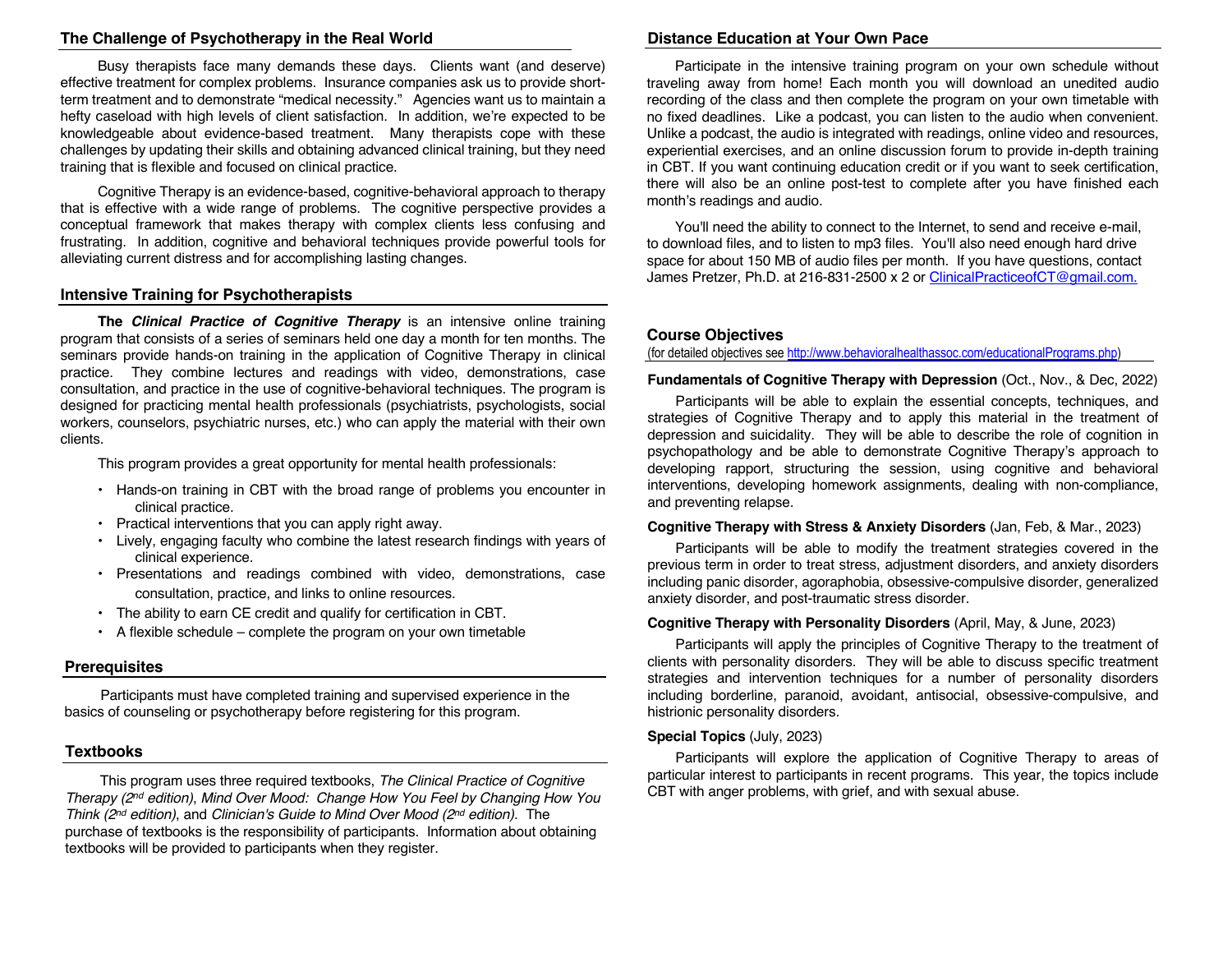### **How the Distance Education Program Works**

The Distance Education program begins on October 19, 2022. Each month we will e-mail you links to handouts, audio, and supplementary materials. The recordings are mp3 files, so you can to listen to them at your convenience on your computer, on a mp3 player, or by burning them to a CD. There's no need to sit in front of a computer for hours! The course materials are yours for your personal use so you can listen to a passage a second time whenever you want and you'll be able to review particular topics as needed. The instructors are available via email and through a Google Group whenever you have questions.

### **Continuing Education Credit**

Regulations vary from state to state and country to country, so the only way to be certain about whether this program will be accepted for continuing education credit is to check with your licensing board. Your board may well accept this program without additional paperwork since we are approved by the American Psychological Association, by the National Association of Social Workers, by the National Board for Certified Counselors, and by NAADAC. However, in some states you may need to submit this program for post-program approval. In either case, we will be happy to provide whatever documentation is required.

**Psychologists** *–* The Cleveland Center for Cognitive Therapy is approved by the American Psychological Association to sponsor continuing education for psychologists. The Cleveland Center for Cognitive Therapy maintains responsibility for the program and its content. This program qualifies for up to 69.5 hours of credit.

The Cleveland Center for Cognitive Therapy is approved by the Ohio Psychological Association-MCE Program to offer continuing education for psychologists. The Cleveland Center for Cognitive Therapy (#341753069) maintains responsibility for the program. This program qualifies for up to 69.5 hours of credit.

**Counselors –** Cleveland Center for Cognitive Therapy has been approved by NBCC as an Approved Continuing Education provider, ACEP No. 6889. Programs that do not qualify for NBCC credit are clearly identified. Cleveland Center for Cognitive Therapy is solely responsible for all aspects of the program.

**Social Workers** – This program is approved by the National Association of Social Workers (Approval #886603241-3196) for 67.5 Clinical Social Work continuing education contact hours.

**Chemical Dependency Counselors** – The Cleveland Center for Cognitive Therapy is a NAADAC Approved Education Provider. This program qualifies for up to 60 hours of credit.

**Psychiatrists** – Physicians who wish to receive CME credit can use this program for up to 67.5 hours of Category II credit.

**Other Professions** – We will provide documentation of attendance and any other information necessary for you to apply for post-program approval.

#### **Registration**

**Fee** - Tuition is \$400 for each of the first three terms and \$200 for the final term for a total of \$1400, plus a \$50 registration fee. A \$50 per term group discount (up to \$200 per person) is available when two or more persons apply jointly. A 10% discount applies if the full year's tuition is paid by the first session.

A limited number of partial scholarships (\$50 per term discount) will be available based on need. Individuals who wish to apply for a partial scholarship should submit a brief description of their need for the scholarship with their registration.

Participants who wish to receive certification from the Cleveland Center for Cognitive Therapy will pay a certification fee of \$300 that covers the cost of detailed feedback on two examinations and a recording of a therapy session.

**Registration Deadline** – The registration materials and fee must be received no later than *Friday, September 16, 2022.*

**Refund Policy** - The registration fee will be returned in full if enrollment is canceled prior to the registration deadline.

**To Register** - Mail the attached form with your registration fee, fax it to us, or scan it and e-mail to ClinicalPracticeofCT@gmail.com. *For a group discount, mail, fax, or e-mail all the registration forms in together, clearly indicating that you are applying as a group.* Applicants will be notified of acceptance and provided with additional information after the registration deadline.

### **Faculty**

#### **James Pretzer, Ph.D.**

Director, Cleveland Center for Cognitive Therapy. Assistant Clinical Professor of Psychology, Department of Psychiatry, CWRU School of Medicine. Diplomate, Founding Fellow, and Certified Trainer/Consultant - Academy of Cognitive & Behavioral Therapies.

#### **Barbara Fleming, Ph.D.**

Director, Anxiety Treatment Center. Assistant Clinical Professor of Psychology, Department of Psychiatry, CWRU School of Medicine. Diplomate, Founding Fellow, and Certified Trainer/Consultant - Academy of Cognitive & Behavioral Therapies.

Barbara Fleming and James Pretzer both received their Ph.D.s in Clinical Psychology from Michigan State University and completed post-doctoral fellowships at the Center for Cognitive Therapy at the University of Pennsylvania, where they worked closely with Aaron T. Beck, MD, David Burns, MD, and other leading Cognitive Therapists.

Drs. Pretzer and Fleming have provided advanced training in Cognitive Therapy to mental health professionals since 1982 and have presented their work at conferences of the American Psychological Association, the Association for the Advancement of Behavior Therapy, and the World Congress of Cognitive Therapy. They are co-authors, with Arthur Freeman and Karen Simon, of *Clinical Applications of Cognitive Therapy, 2nd edition* (Springer, 2004), and, with Aaron Beck, Arthur Freeman, and associates, of *Cognitive Therapy of Personality Disorder*s*, 2nd edition* (Guilford Press, 2004). They have also authored and co-authored numerous book chapters and articles. Their works have been translated and published in a number of languages including German, Swedish, and Japanese.